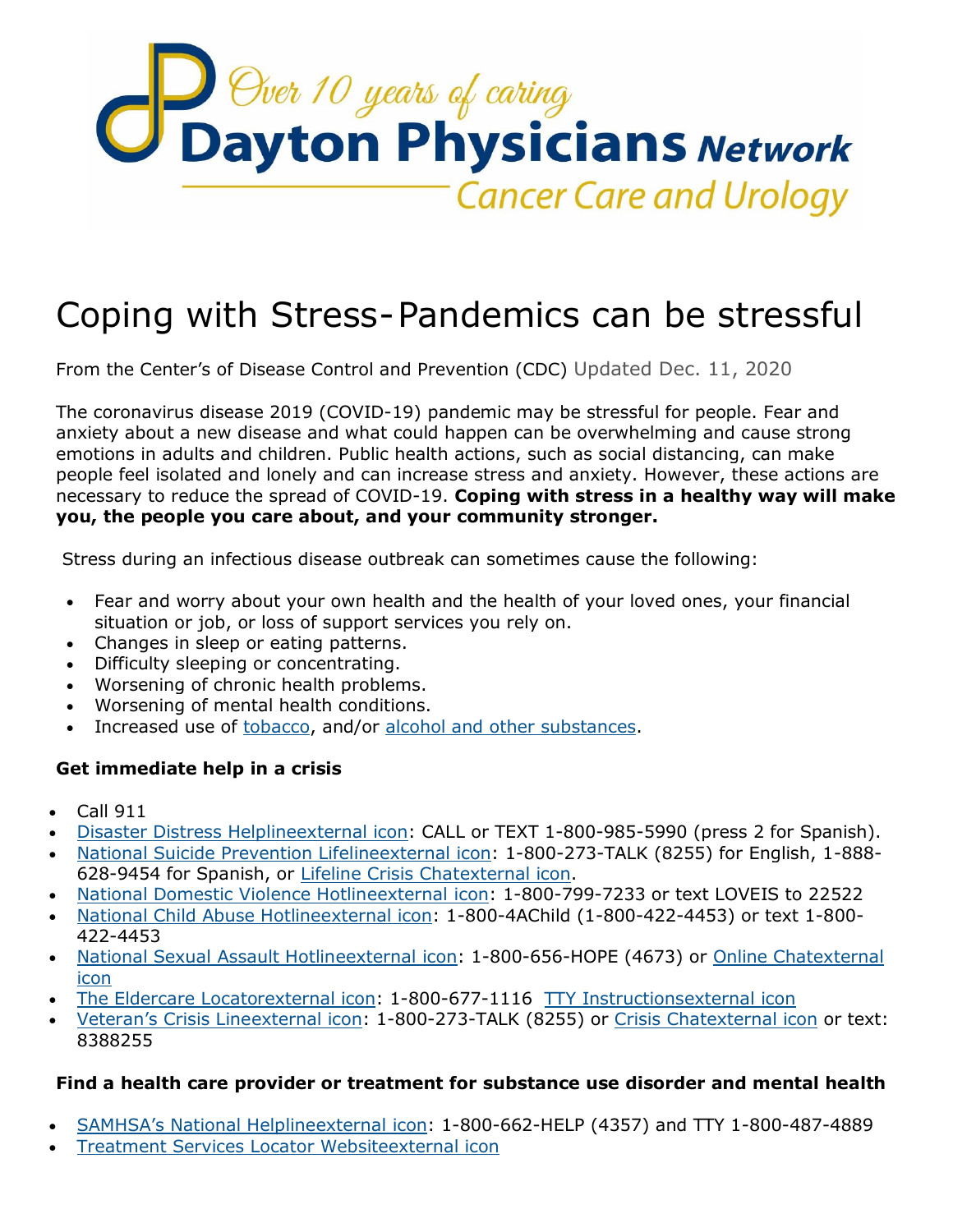• [Interactive Map of Selected Federally Qualified Health Centersexternal](https://data.cms.gov/Government/Map-Selected-Federally-Qualified-Health-Center-FQH/hqut-bhwm) icon

### Everyone reacts differently to stressful situations

How you respond to stress during the COVID-19 pandemic can depend on your background, your social support from family or friends, your financial situation, your health and emotional background, the community you live in, and many other factors. The changes that can happen because of the COVID-19 pandemic and the ways we try to contain the spread of the virus can affect anyone.

People who may respond more strongly to the stress of a crisis include:

- People who are [at higher risk for severe illness](https://www.cdc.gov/coronavirus/2019-ncov/need-extra-precautions/people-at-higher-risk.html) from COVID-19 (for example, older people, and people of any age with certain [underlying medical conditions\)](https://www.cdc.gov/coronavirus/2019-ncov/need-extra-precautions/people-with-medical-conditions.html).
- [Children](https://www.cdc.gov/coronavirus/2019-ncov/daily-life-coping/for-parents.html) and [teens.](https://www.cdc.gov/coronavirus/2019-ncov/daily-life-coping/stress-coping/young-adults.html)
- People [caring for family members or loved ones.](https://www.cdc.gov/coronavirus/2019-ncov/if-you-are-sick/care-for-someone.html)
- Frontline workers such as [health care providers and first responders,](https://www.cdc.gov/coronavirus/2019-ncov/hcp/mental-health-healthcare.html)
- Essential workers who work in the [food industry.](https://www.cdc.gov/coronavirus/2019-ncov/community/organizations/meat-poultry-processing-workers-employers.html)
- People who have existing [mental health conditions.](https://www.cdc.gov/mentalhealth/learn/index.htm)
- People who use [substances](https://www.cdc.gov/coronavirus/2019-ncov/daily-life-coping/stress-coping/alcohol-use.html) or have a substance use disorder.
- People who have lost their jobs, had their work hours reduced, or had other major changes to their employment.
- [People who have disabilities](https://www.cdc.gov/coronavirus/2019-ncov/need-extra-precautions/people-with-disabilities.html) or developmental delay.
- People who are [socially isolated](https://www.cdc.gov/aging/publications/features/lonely-older-adults.html) from others, including people who live alone, and people in rural or frontier areas.
- People in some [racial and ethnic minority groups.](https://www.cdc.gov/coronavirus/2019-ncov/need-extra-precautions/racial-ethnic-minorities.html)
- People who do not have access to information in their primary language.
- People experiencing [homelessness.](https://www.cdc.gov/coronavirus/2019-ncov/community/homeless-shelters/index.html)
- People who live in [congregate \(group\) settings.](https://www.cdc.gov/coronavirus/2019-ncov/community/shared-congregate-house/index.html)

Take care of yourself and your community

Taking care of your friends and your family can be a stress reliever, but it should be balanced with care for yourself. [Helping others cope with their stress,](https://www.cdc.gov/coronavirus/2019-ncov/need-extra-precautions/what-you-can-do.html) such as by providing social support, can also make your community stronger. During times of increased social distancing, people can still maintain social connections and care for their mental health. Phone calls or video chats can help you and your loved ones feel socially connected, less lonely, or isolated.

Healthy ways to cope with stress

- **Know [what to do if you are sick](https://www.cdc.gov/coronavirus/2019-ncov/if-you-are-sick/steps-when-sick.html) and are concerned about COVID-19**. Contact a health professional before you start any self-treatment for COVID-19.
- **Know where and how to get treatment** and other support services and resources, including counseling or therapy (in person or through telehealth services).
- **Take care of your emotional health.** [Taking care of your emotional health](https://emergency.cdc.gov/coping/selfcare.asp) will help you think clearly and react to the urgent needs to protect yourself and your family.
- **Take breaks from watching, reading, or listening to news stories**, including those on social media. Hearing about the pandemic repeatedly can be upsetting.